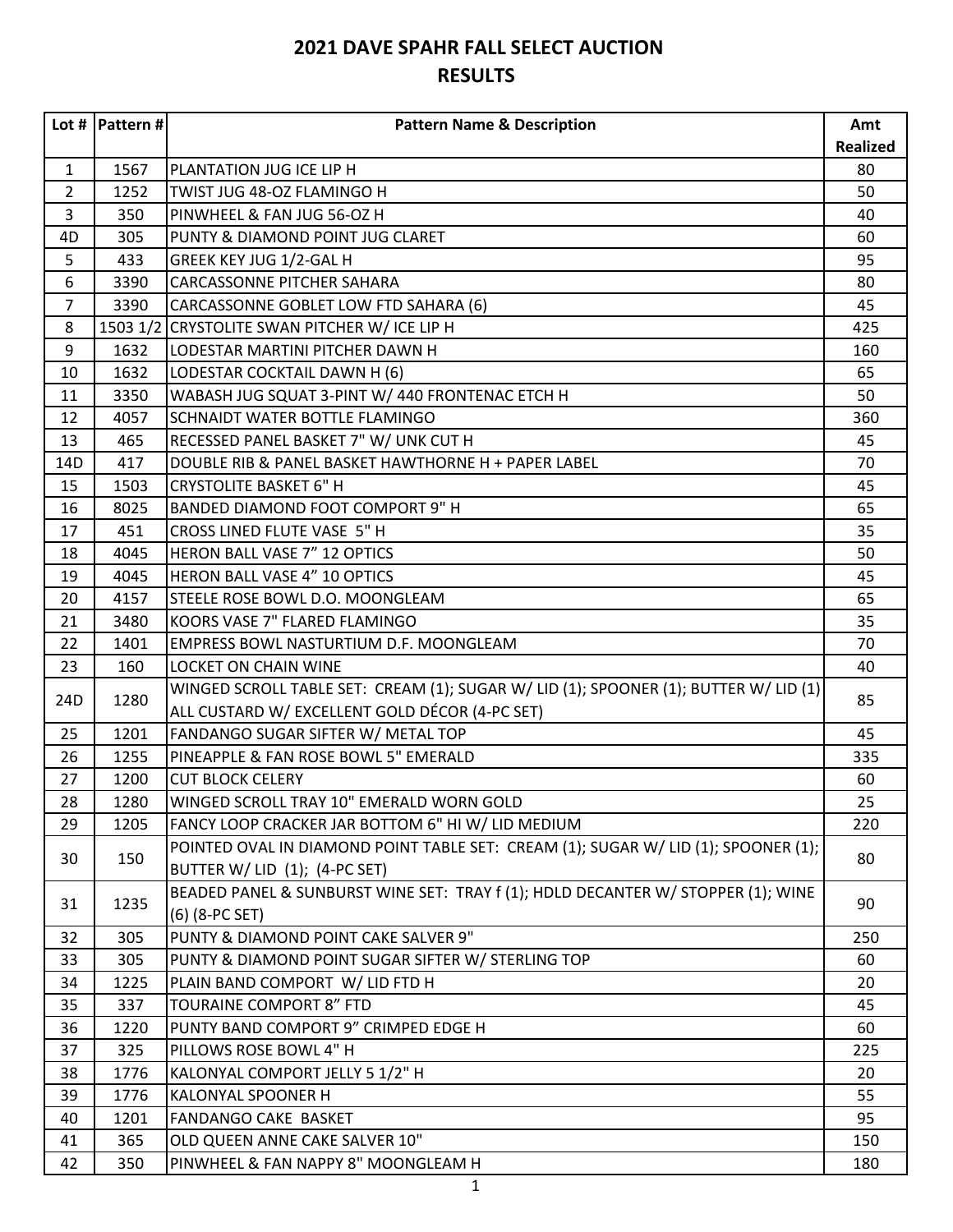|                 | Lot #   Pattern # $ $ | <b>Pattern Name &amp; Description</b>                                                                                                                                     | Amt             |
|-----------------|-----------------------|---------------------------------------------------------------------------------------------------------------------------------------------------------------------------|-----------------|
|                 |                       |                                                                                                                                                                           | <b>Realized</b> |
| 43              | 437                   | RIBBON CANDY NAPPY 4 1/2" H                                                                                                                                               | 55              |
| 44              | 315                   | PANELED CANE SPOONER H                                                                                                                                                    | 45              |
| 45              | 477                   | HAIRPIN NAPPY 4" H (3)                                                                                                                                                    | 70              |
| 46              | 433                   | GREEK KEY SODA 12-OZ H (7)                                                                                                                                                | 170             |
| 47              | 433                   | GREEK KEY SODA 10-OZ H (1)                                                                                                                                                | 40              |
| 48              | 433                   | GREEK KEY SODA 5-OZ H (2)                                                                                                                                                 | 45              |
| 49 <sub>D</sub> | 343                   | SUNBURST BRIDGE SET BON BONS: CLUB, DIAMOND, HEART, SPADE ALL H (4-PC SET)                                                                                                | 75              |
| 50 <sub>D</sub> | 343                   | SUNBURST CAKE SALVER 10" H f                                                                                                                                              | 190             |
| 51              | 341                   | PURITAN JELLY 1-HDL W/ TUTHILL CUT H                                                                                                                                      | 65              |
| 52              | 473                   | NARROW FLUTE W/ RIM PUFF BOX W/ LID 4" H                                                                                                                                  | 105             |
| 53              | 353                   | MEDIUM FLAT PANEL SOAP DISH W/ LID H                                                                                                                                      | 45              |
| 54              | 150                   | BANDED FLUTE #2 BEDROOM SET: TRAY 10" H (1); TANKARD 1-PINT W/ LID H (1); TUMBLER<br>H (1); CANDLESTICK SAUCER FTD H (1); MATCH HOLDER W/ LID H (1) (5-PC SET)            | 180             |
| 55              | 804                   | CANDY / CRACKER JAR W/ LID 2-LB H                                                                                                                                         | 250             |
| 56              | 1205                  | FANCY LOOP BAR EMERALD W/ EXCELLENT GOLD DÉCOR                                                                                                                            | 55              |
| 57              | 2052                  | GREAT SCOTT BAR W/ 507 ORCHID ETCH                                                                                                                                        | 125             |
| 58D             | 5044                  | <b>CONSTELLATION BAR</b>                                                                                                                                                  | 55              |
| 59D             | 5087                  | <b>COMET BAR</b>                                                                                                                                                          | 40              |
| 60              | 2052                  | GREAT SCOTT BAR 2 1/2-OZ W/ 462 FOX CHASE ETCH PAPER LABEL                                                                                                                | 40              |
| 61              | 2401                  | OAKWOOD WHISKEY FTD W/ 462 FOX CHASE ETCH                                                                                                                                 | 60              |
| 62              | 3397                  | <b>GASCONY WINE FTD TANGERINE BOWL</b>                                                                                                                                    | 130             |
| 63              |                       | HEISEY ADVERTISING MIRROR SIGN BORDER X                                                                                                                                   | 95              |
| 64              | 1454                  | DIAMOND POINT TOP HAT MATCH HOLDER                                                                                                                                        | 160             |
| 65              | $\mathbf{1}$          | TEA DRIP STERLING RIM                                                                                                                                                     | 90              |
| 66              | 325                   | PILLOWS SALT INDV                                                                                                                                                         | 60              |
| 67D             | 1116                  | <b>TWIN SALT</b>                                                                                                                                                          | 300             |
| 68              | 473                   | NARROW FLUTE W/ RIM SALTED NUT MOONGLEAM W/ STAR BOTTOM H (6); SALTED NUT<br>MOONGLEAM W/ PLAIN BOTTOM H (1); SALTED NUT FLAMINGO W/ STAR BOTTOM H (3) (10-<br>PCS TOTAL) | 35              |
| 69D             | 1404                  | OLD SANDWICH ASHTRAY CRYSTAL H (1); FLAMINGO H (1); COBALT H (1); MOONGLEAM H<br>(1); SAHARA H (1) (5-PCS TOTAL)                                                          | 60              |
| 70 <sub>D</sub> | 1488                  | KOHINOOR ASHTRAY/MATCHHOLDER ZIRCON H (1); 1469 RIDGELEIGH ASHTRAY SQ 2 1/2"<br>ZIRCON H(1)                                                                               | 150             |
| 71              | 10                    | MUDDLER SMALL COBALT SHOWS WEAR                                                                                                                                           | 200             |
| 72D             | 1549                  | <b>APPLE ASHTRAY</b>                                                                                                                                                      | 60              |
| 73              | 1404                  | OLD SANDWICH CIGARETTE HOLDER H (1); ASHTRAY H (8) (9-PCS TOTAL)                                                                                                          | 60              |
| 74D             | 1424                  | LUCKY STRIKE ASHTRAY H                                                                                                                                                    | 80              |
| 75              | 354                   | WIDE FLAT PANEL LAVENDER JAR FTD 1-OZ H                                                                                                                                   | 50              |
| 76              | 1229                  | OCTAGON NUT D.O. W/ 447 EMPRESS ETCH MARIGOLD H                                                                                                                           | 45              |
| 77D             | 1776                  | KALONYAL OIL 2-OZ                                                                                                                                                         | 160             |
| 78D             | 1200                  | CUT BLOCK OIL W/ CORRECT STOPPER                                                                                                                                          | 125             |
| 79D             | 379                   | URN OIL 4-OZ                                                                                                                                                              | 45              |
| 80              | 1252                  | TWIST FRENCH DRESSING FLAMINGO                                                                                                                                            | 150             |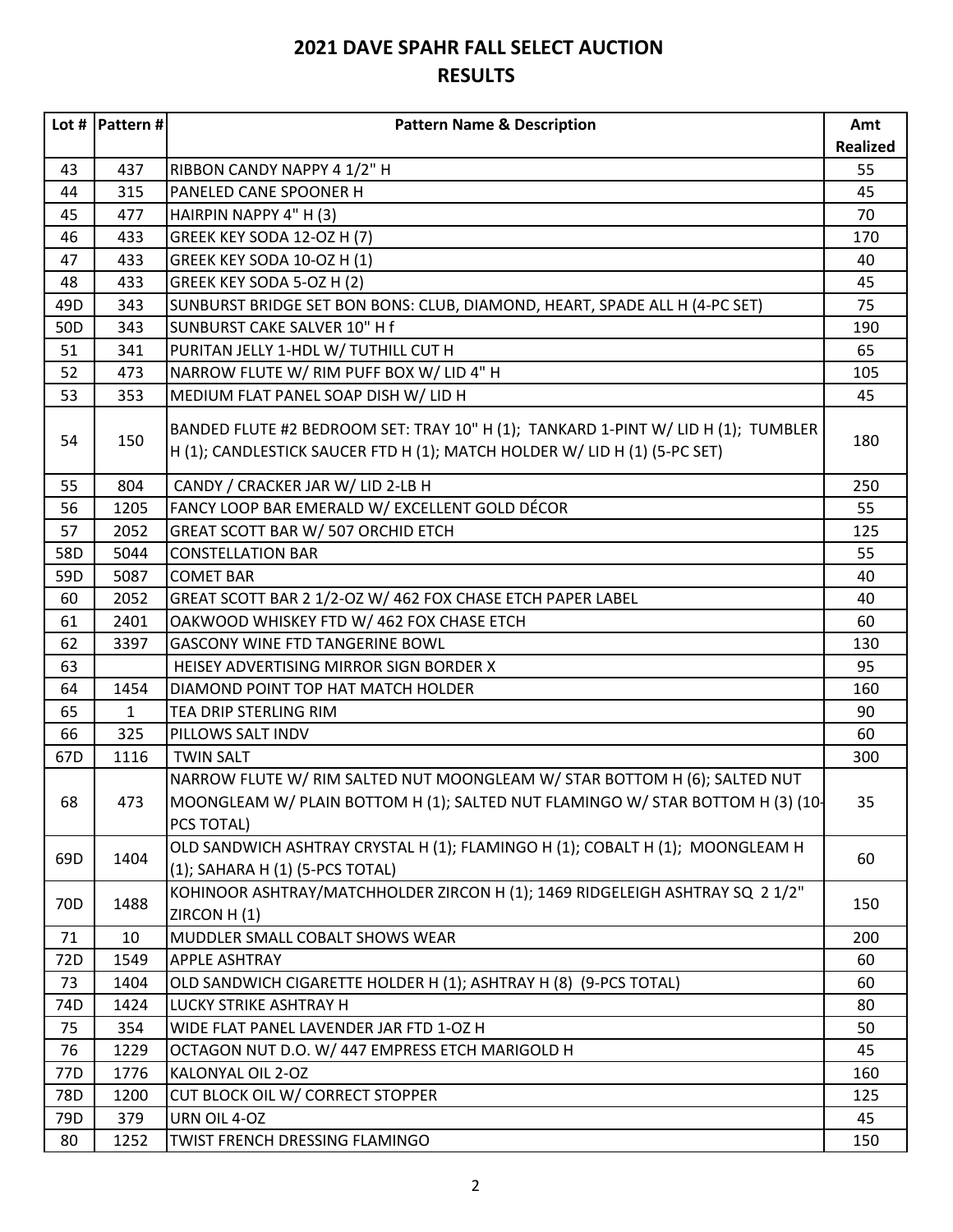|      | Lot #   Pattern # $ $ | <b>Pattern Name &amp; Description</b>                                            | Amt             |
|------|-----------------------|----------------------------------------------------------------------------------|-----------------|
|      |                       |                                                                                  | <b>Realized</b> |
|      |                       | #3 CONDIMENT SET: 393 NARROW FLUTE TRAY 10" H (1); 353 MEDIUM FLAT PANEL OIL 4-  |                 |
| 81   | 395                   | OZ W/ #2 STOPPER H (2); 24 SALT & PEPPER H (1-SET) (5-PC TOTAL)                  | 80              |
| 82D  | 77                    | <b>DUCK STOPPER</b>                                                              | 80              |
| 83D  | 77                    | DUCK STOPPER MOONGLEAM                                                           | 45              |
| 84   | 312                   | VISIBLE COOKWARE SHIRRED EGG 5" VASELINE H                                       | 400             |
| 85   | 350                   | PINWHEEL & FAN NAPPY 4 1/2" VASELINE H                                           | 160             |
| 86   | 1183                  | REVERE OYSTER PLATE 9" VASELINE H HEAVY WEAR                                     | 25              |
| 87   | 3408                  | JAMESTOWN GOBLET W/ 941 BARCELONA CUT H (4)                                      | 90              |
| 88   | 5009                  | QUEEN ANN CHAMPAGNE W/ 913 EVERGLADE CUT (4)                                     | 40              |
| 89D  | 6060                  | COUNTRY CLUB OLD FASHION W/ UNK ELABORATE CUT (3)                                | 200             |
| 90   | 4090                  | COVENTRY GOBLET (2); CHAMPAGNE (2); SODA 5-OZ FTD (2); ALL W/ UNK WATERFORD-LIKE | 200             |
|      |                       | <b>CUT (6-PCS TOTAL)</b>                                                         |                 |
| 91   | 4044                  | NEW ERA ICE TEA 12-OZ FTD W/ UNK CUT (4)                                         | 95              |
| 92   | 1601                  | <b>SLEEPING FOX ASHTRAY</b>                                                      | 180             |
| 93   | $\mathbf{1}$          | GOOSE WINGS DOWN (1); 2 WINGS HALF (1); 3 WINGS UP (1) PAPER LABEL (SET OF 3)    | 55              |
| 94   | $\mathbf{1}$          | <b>ELEPHANT LARGE</b>                                                            | 85              |
| 95   | 100                   | ASIATIC PHEASANT H + PAPER LABEL                                                 | 50              |
| 96   | 1                     | <b>RABBIT MOTHER</b>                                                             | 475             |
| 97   | $\overline{2}$        | BUNNY HEAD DOWN (1); #3 BUNNY HEAD UP (1)                                        | 325             |
|      |                       | ROOSTER (1); 2 HEN H CARBON ON TAIL (1); 3 CHICK HEAD UP STRAW MARK (1); 4 CHICK |                 |
| 98   | $\mathbf{1}$          | HEAD DOWN (2) TAIL ROUGHNESS ON 1 (5-PCS TOTAL)                                  | 230             |
| 99   | 103                   | <b>TIGER PAPERWEIGHT</b>                                                         | 350             |
| 100  | 1                     | AIREDALE                                                                         | 270             |
| 101  | 5                     | <b>SHOW HORSE</b>                                                                | 450             |
| 102  | $\mathbf{1}$          | <b>POUTER PIGEON</b>                                                             | 180             |
| 103  | $\overline{2}$        | <b>MADONNA FROSTED</b>                                                           | 130             |
| 104  | 436                   | <b>VASE 16" H</b>                                                                | 160             |
| 105  | 353                   | MEDIUM FLAT PANEL VASE 18" W 1 W/ SCALLOPED BASE H 18"                           | 105             |
|      |                       | OLD WILLIAMSBURG HURRICANE LAMP 12" SHADE W/ UNK ELABORATE CUT BASE & SHADE;     |                 |
| 106  | 301                   | <b>BASE DRILLED FOR ELECTRIC (PR)</b>                                            | 800             |
| 107  | 1503                  | CRYSTOLITE ELECTRIC LAMP W/300 9" SHADE PAPER LABEL (PR)                         | 85              |
| 108  | 21                    | ARISTOCRAT ELECTRO-PORTABLE LAMP 9" H W/ SILK SHADE (1)                          | 100             |
| 109  | 5067                  | PLANTATION CORDIAL W/ 516 PLANTATION IVY ETCH                                    | 160             |
| 110  | 3411                  | MONTE CRISTO CORDIAL 1-OZ (2)                                                    | 40              |
| 111D | 6091                  | CABOCHON CORDIAL W/ 1072 SOUTHWIND CUT                                           | 30              |
| 112  | 3368                  | ALBEMARLE CORDIAL D.O. MOONGLEAM STEM & FT H                                     | 130             |
| 113  | 5013                  | SHASTA CORDIAL W/ 926 GEORGE VI CUT H                                            | 330             |
| 114  | 6006                  | <b>HOURGLASS JUICE 5-OZ</b>                                                      | 320             |
| 115  | 3361                  | CHARLOTTE CHAMPAGNE HAWTHORNE BOWL MOONGLEAM STEM & FT H                         | 235             |
| 116  | 516                   | FAIRACRE COLOGNE FLAMINGO H                                                      | 55              |
| 117  | 1280                  | WINGED SCROLL COLOGNE CUSTARD W/ FACETED STOPPER                                 | 235             |
| 118  | 515                   | TAPER COLOGNE D.O. W/ STOPPER NO DAUBER FLAMINGO H                               | 50              |
| 119  | 493                   | COLOGNE W/ 65 STOPPER 2-OZ W/ BLUE STAIN H                                       | 65              |
| 120  | 3390                  | CARCASSONNE WINE FTD ALEXANDRITE BOWL                                            | 110             |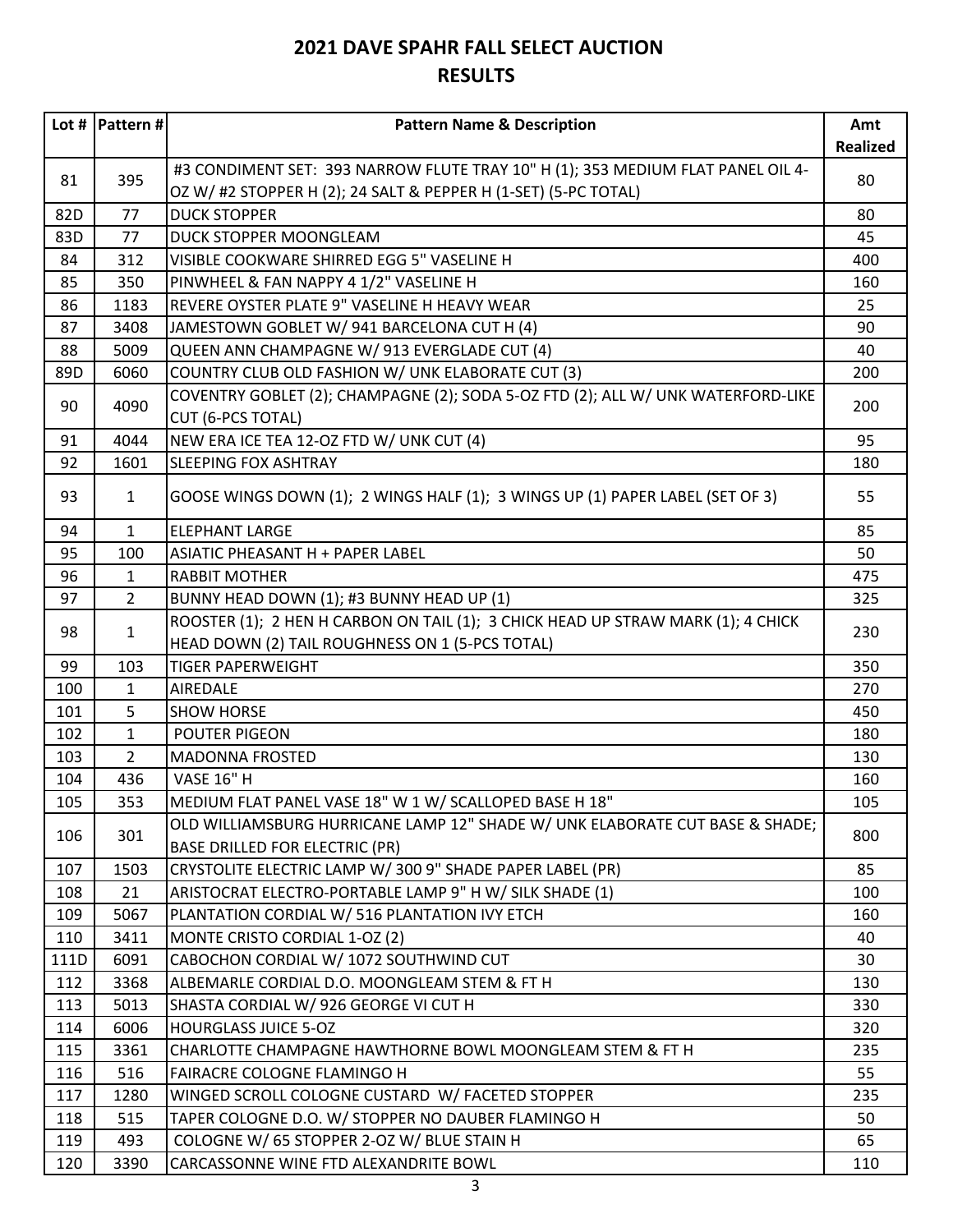|      | Lot #   Pattern # $ $ | <b>Pattern Name &amp; Description</b>                                                                                                                            | Amt             |
|------|-----------------------|------------------------------------------------------------------------------------------------------------------------------------------------------------------|-----------------|
|      |                       |                                                                                                                                                                  | <b>Realized</b> |
| 121  | 3390                  | CARCASSONNE WINE FTD SAHARA                                                                                                                                      | 15              |
| 122D | 4232                  | <b>FAVOR VASE SAHARA</b>                                                                                                                                         | 195             |
| 123  | 1428                  | WARWICK VASE INDV COBALT H                                                                                                                                       | 60              |
| 124  | 5                     | SPOON MUSTARD MOONGLEAM H                                                                                                                                        | 50              |
| 125  | $\overline{7}$        | LADLE MAYO 5" FLAMINGO H                                                                                                                                         | 25              |
| 126  | 3                     | SPOON ICE TEA H                                                                                                                                                  | 55              |
| 127  | 48                    | KOORS SALT & PEPPER W/ METAL TOPS FLAMINGO (1-SET)                                                                                                               | 70              |
| 128  | 3405                  | ALIBI COCKTAIL NO OPTIC W/ 9025 CHICKEN CHASE ETCH                                                                                                               | 140             |
| 129  | 3405                  | ALIBI COCKTAIL D.O. MOONGLEAM FT W/ 9025 CHICKEN CHASE ETCH                                                                                                      | 170             |
| 130  | 3390                  | CARCASSONNE CIGARETTE HOLDER SAHARA                                                                                                                              | 70              |
| 131  | 1186                  | YEOMAN PUFF BOX NO OPTIC W/ LID FLAMINGO H W/ CRYSTAL INSERT                                                                                                     | 60              |
| 132  | 1186                  | YEOMAN PUFF BOX NO OPTIC W/ LID MOONGLEAM H W/ CRYSTAL NON-HEISEY INSERT                                                                                         | 90              |
| 133  | 1186                  | YEOMAN PUFF BOX W/ LID D.O. HAWTHORNE H NO INSERT                                                                                                                | 100             |
| 134  | 1001                  | CASWELL CREAM FLAMINGO (1); SUGAR W/ METAL TOP FLAMINGO (1)                                                                                                      | 80              |
| 135  | 4044                  | NEW ERA DEMITASSE CUP & SAUCER W/ 5010 VANITY FAIR ETCH (1-SET)                                                                                                  | 120             |
| 136  | 1184                  | YEOMAN DEMITASSE CUP & SAUCER D.O. HAWTHORNE (1-SET)                                                                                                             | 25              |
| 137  | 1184                  | YEOMAN DEMITASSE CUP & SAUCER W/ 447 EMPRESS ETCH H (1-SET)                                                                                                      | 20              |
| 138  | 1184                  | YEOMAN DEMITASSE CUP & SAUCER W/ 440 FRONTENAC ETCH MARIGOLD H (1-SET)                                                                                           | 55              |
| 139  | 1401                  | EMPRESS DEMITASSE CUP W/ RND SAUCER FLAMINGO H (1-SET)                                                                                                           | 40              |
| 140  | 1401                  | EMPRESS DEMITASSE CUP W/ RND SAUCER MOONGLEAM H (1-SET)                                                                                                          | 50              |
| 141  | 1401                  | EMPRESS DEMITASSE CUP W/ RND SAUCER W/ ELABORATE CUT H (1-SET)                                                                                                   | 80              |
| 142  | 1231                  | RIBBED OCTAGON RUM POT PANELED TOP NO STOPPER SAHARA                                                                                                             | 2400            |
| 143  | 3380                  | OLD DOMINION SODA 12-OZ FTD SAHARA (8)                                                                                                                           | 50              |
| 144  | 1469                  | RIDGELEIGH COASTER SAHARA (6)                                                                                                                                    | 90              |
| 145D | 212                   | <b>CHEVRON TUMBLER H</b>                                                                                                                                         | 320             |
| 146D | 357                   | PRISON STRIPE TUMBLER H                                                                                                                                          | 110             |
| 147D | 118                   | <b>GRATED BAND TUMBLER</b>                                                                                                                                       | 150             |
| 148D | 435                   | JUNIPER TUMBLER H                                                                                                                                                | 70              |
| 149D | 168                   | <b>TUMBLER H</b>                                                                                                                                                 | 100             |
| 150D | 8003                  | THISTLE TUMBLER H                                                                                                                                                | 185             |
| 151D | 129                   | DIAMOND CANE TUMBLER H                                                                                                                                           | 180             |
| 152D | 1184                  | YEOMAN TUMBLER D.O. H (1); 1184 YEOMAN TUMBLER COVER W/ PAINTED DÉCOR H (1);<br>1219 SIMPLICITY WITH STAR PLATE 4" W/ MATCHING PAINTED DÉCOR H (1) (3-PCS TOTAL) | 140             |
| 153  | 1225                  | RIDGE & STAR PLATE 8 1/2" HAWTHORNE H (4)                                                                                                                        | 45              |
| 154  | 1401                  | EMPRESS MUFFIN PLATE RND 2-HDL 12" MOONGLEAM H                                                                                                                   | 50              |
| 155  | 1252                  | TWIST CHAMPAGNE MOONGLEAM H (2)                                                                                                                                  | 80              |
| 156  | 1252                  | TWIST SHERBET MOONGLEAM H                                                                                                                                        | 35              |
| 157  | 1252                  | TWIST OYSTER COCKTAIL MOONGLEAM H (2)                                                                                                                            | 20              |
| 158  | 1252                  | TWIST COCKTAIL MOONGLEAM H                                                                                                                                       | 50              |
| 159  | 1401                  | EMPRESS CHAMPAGNE MOONGLEAM H (4)                                                                                                                                | 40              |
| 160  | 1401                  | EMPRESS LEMON DISHW/ LID MOONGLEAM H                                                                                                                             | 90              |
| 161  | 1417                  | ARCH TUMBLER COBALT H (2)                                                                                                                                        | 110             |
| 162  | 3390                  | CARCASSONNE SODA 12-OZ FTD COBALT BOWL (2)                                                                                                                       | 80              |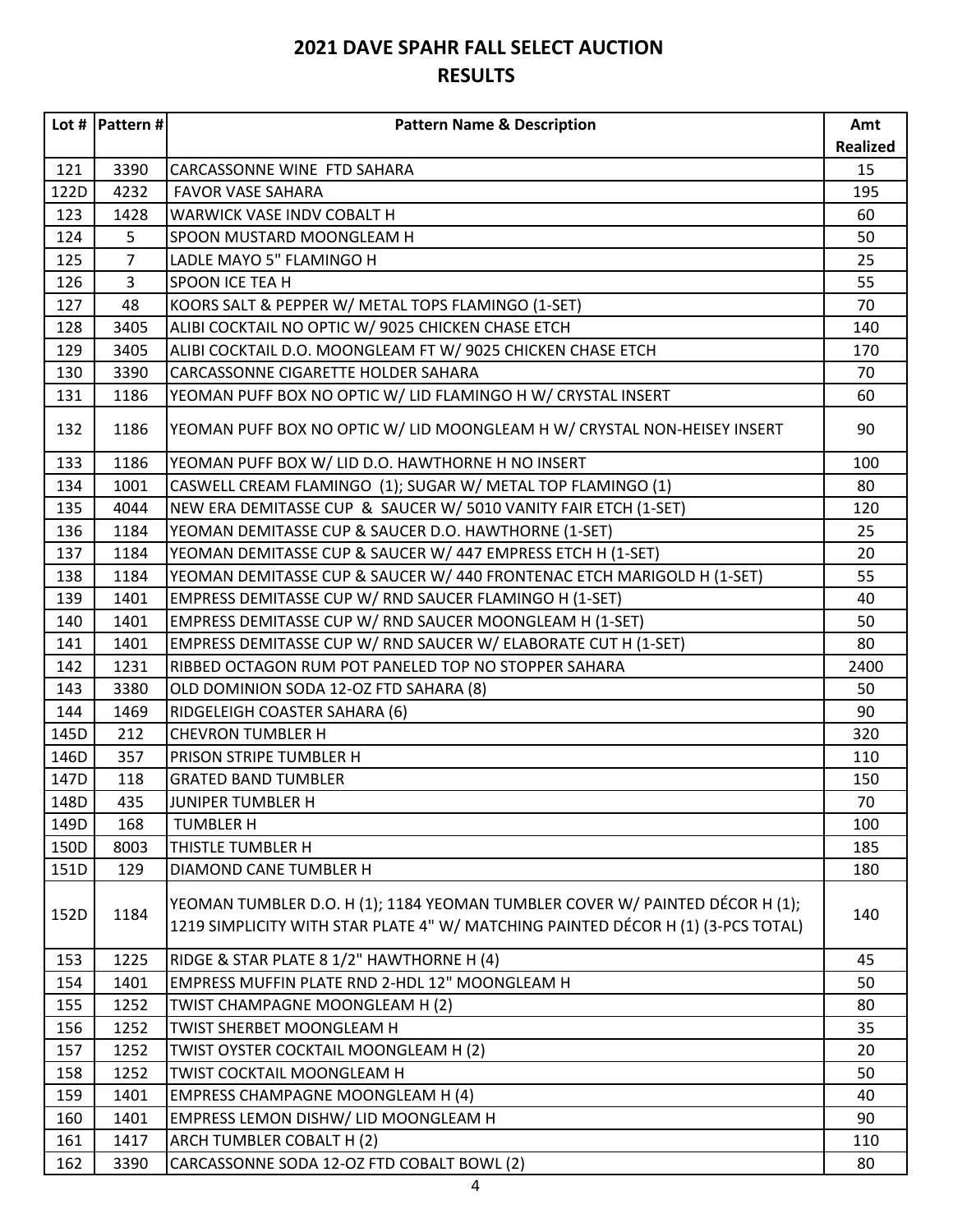|      | Lot #   Pattern # $ $ | <b>Pattern Name &amp; Description</b>                                             | Amt             |
|------|-----------------------|-----------------------------------------------------------------------------------|-----------------|
|      |                       |                                                                                   | <b>Realized</b> |
| 163  | 1428                  | WARWICK FLORAL BOWL COBALT H                                                      | 100             |
| 164  | 1420                  | TULIP VASE COBALT H + PAPER LABEL                                                 | 180             |
| 165  | 3397                  | GASCONY FLORAL BOWL COBALT BOWL RIM f                                             | 300             |
|      |                       | TUDOR MINT CRYSTAL W/ FLORAL CUT (1): MINT CRYSTAL PLAIN H (1); MINT MOONGLEAM    |                 |
| 166  | 411                   | PLAIN H (1); MINT HAWTHORNE W/ GOLD DÉCOR H (1); MINT HAWTHORNE PLAIN (1) (5-     | 40              |
|      |                       | PCS TOTAL)                                                                        |                 |
| 167  | 1469                  | RIDGELEIGH SMOKING SET: CIGARETTE HOLDER H (1); ASHTRAY SQ 2 1/2" H (4); ORIGINAL | 85              |
|      |                       | GIFT BOX (1) (6-PCS TOTAL)                                                        |                 |
| 168  | 1469                  | RIDGELEIGH CONSOLE SET: FLORAL BOWL OVAL H (1); CANDLEVASE (PR) - ALL SAHARA (3-  | 190             |
|      |                       | PC SET)                                                                           |                 |
| 169  | 1469                  | RIDGELEIGH DECANTER W/ STOPPER 1-PINT "ICICLE"                                    | 80              |
| 170  | 6060                  | COUNTRY CLUB COCKTAIL SHAKER 1-QT W/ STOPPER & STRAINER                           | 100             |
| 171  | 3397                  | GASCONY DECANTER 1-PINT FTD SAHARA W/ CRYSTAL STOPPER & FT                        | 120             |
| 172  | 4054                  | CORONATION COCKTAIL SHAKER W/ STOPPER & STRAINER (1); BAR 2 1/2-OZ (4) (5-PCS     | 65              |
|      |                       | <b>TOTAL)</b>                                                                     |                 |
| 173  | 5058                  | PENGUIN DECANTER 1-PINT                                                           | 275             |
| 174  | 5058                  | PENGUIN DECANTER 1-QT                                                             | 475             |
| 175  | 4036                  | MARSHALL DECANTER FTD W/ UNK ELABORATE CUT INCL BASE & STOPPER                    | 700             |
| 176  | 3390                  | CARCASSONNE DECANTER FTD SAHARA                                                   | 300             |
| 177  | 5058                  | <b>GOOSE DECANTER 1-PINT FROSTED TAIL &amp; STOPPER</b>                           | 325             |
| 178  | 5058                  | <b>GOOSE STEM WINE FROSTED GOOSE (4)</b>                                          | 270             |
| 179  | 5074                  | SEAHORSE STEM COCKTAIL                                                            | 100             |
| 180  | 5038                  | ROOSTER STEM COCKTAIL                                                             | 30              |
| 181  | 5065                  | <b>COLT STEM COCKTAIL</b>                                                         | 55              |
| 182  | 1404                  | OLD SANDWICH MUG 12-OZ COBALT H                                                   | 160             |
| 183  | 1951A                 | ELEPHANT HANDLE MUG 12-OZ H + PAPER LABEL                                         | 160             |
| 184  | 1404                  | OLD SANDWICH DECANTER OVAL W/ STOPPER H                                           | 105             |
| 185  | 379                   | URN GOBLET STRAIGHT H                                                             | 45              |
| 186  | 1306                  | COMET LEAF GOBLET SAHARA H                                                        | 255             |
| 187  | 337                   | <b>TOURAINE GOBLET AMBER H</b>                                                    | 50              |
| 188  | 8026                  | <b>KNOB 'N' NAVEL GOBLET H</b>                                                    | 235             |
| 189  | 6060                  | COUNTRY CLUB GOBLET W/ 1031 GREENBRIER CUT                                        | 75              |
| 190  | 5082                  | MID-CENTURY GOBLET W/ 988 SERENADE CUT H                                          | 215             |
| 191  | 3379                  | PYRAMID SODA FTD 12-OZ FLAMINGO                                                   | 110             |
| 192D | 3389                  | DUQUESNE SODA FTD 12-OZ TANGERINE BOWL                                            | 160             |
| 193  | 353                   | MEDIUM FLAT PANEL SODA 10-OZ FTD AMBER                                            | 55              |
| 194  | 6092                  | CABOCHON BEVERAGE 10-OZ FTD SULTANA BASE                                          | 50              |
| 195  | 5078                  | PARK AVENUE SHERRY H                                                              | 30              |
| 196  | 5078                  | PARK AVENUE SHERRY W/ UNK CUT SIGNED MAX SEIDEL H                                 | 120             |
| 197  | 1401                  | EMPRESS JUICE FLAT CUPPED (2); ICE TEA FLAT FLARED (1) (3-PCS TOTAL)              | 35              |
| 198D | 1541                  | ATHENA URN CANDY W/ COVER W/ UNK CUT                                              | 165             |
| 199  | 1170                  | PLEAT & PANEL COMPORT TALL FTD W/ LID FLAMINGO                                    | 55              |
| 200  | 469                   | REVERSE HARTMAN CANDY W/ LID 1/2-LB W/ UNK FLORAL CUT H                           | 60              |
|      |                       | WINDSOR CANDLESTICK 8" (PR); 341 PURITAN CANDY FTD 1-LB (1) ALL W/ SAME UNK       |                 |
| 201  | 22                    | <b>ELABORATE CUT</b>                                                              | 200             |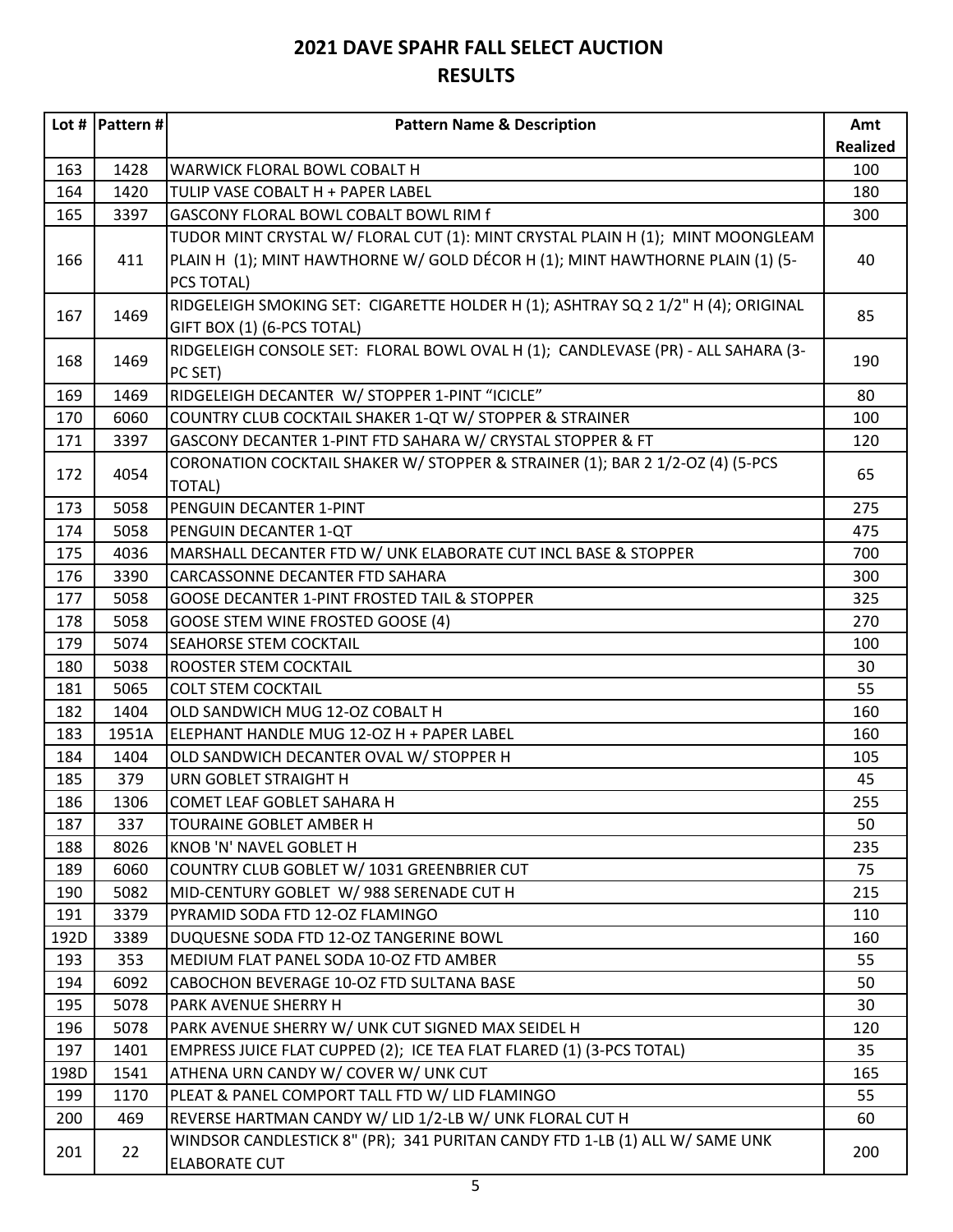|      | Lot #   Pattern # $ $ | <b>Pattern Name &amp; Description</b>                                                    | Amt             |
|------|-----------------------|------------------------------------------------------------------------------------------|-----------------|
|      |                       |                                                                                          | <b>Realized</b> |
| 202  | 1401                  | EMPRESS CUP & SAUCER SQ ALEXANDRITE H (1-SET)                                            | 100             |
| 203  | 1447                  | ROCOCO COMPORT 6" HI FTD W/ UNK CUT H                                                    | 105             |
| 204  | 3404                  | SPANISH COMPORT HI FTD W/ 797 KILLARNEY CUT                                              | 100             |
| 205  | 1447                  | ROCOCO COMPORT 6" HI FTD SAHARA H                                                        | 375             |
| 206  | 1567                  | PLANTATION BUTTER 1/4-LB W/LID H                                                         | 65              |
| 207  | 1567                  | PLANTATION ASHTRAY                                                                       | 20              |
| 208  | 1567                  | PLANTATION MARMALADE H (1); SYRUP W/ BAKELITE IVORY HDL (1); TRAY H (1) (3-PCS<br>TOTAL) | 140             |
| 209  | 5067                  | PLANTATION COCKTAIL (8)                                                                  | 35              |
| 210  | 1567                  | PLANTATION CANDLESTICK 2-LITE (PR)                                                       | 45              |
| 211  | 1503                  | CRYSTOLITE SALAD PLATE SHELL 7" SQ HINGE                                                 | 45              |
| 212  | 1236                  | <b>EAGLE PLATE 7"</b>                                                                    | 20              |
| 213  | 1252                  | TWIST GOBLET FLAMINGO H (8)                                                              | 210             |
| 214  | 1252                  | TWIST UTILITY PLATE FTD FLAMINGO H                                                       | 50              |
| 215  | 1430                  | ARISTOCRAT CANDY JAR TALL W/ BEADED TOP W/ SILVER OVERLAY ON LID ONLY H                  | 160             |
| 216  | $\overline{3}$        | MARLBORO CANDLESTICK 9" (PR)                                                             | 35              |
| 217  | 1445                  | GRAPE CLUSTER CANDLESTICK 2-LITE W/ UNK CUT ON BASE H (PR)                               | 60              |
| 218  | 110                   | SANDWICH DOLPHIN CANDLESTICK COBALT W/ BASE WEAR (PR)                                    | 350             |
| 219  | 1405                  | IPSWICH CANDLEVASE W/ INSERT ALL COBALT (PR)                                             | 1000            |
| 220  | 1433                  | THUMBPRINT & PANEL CANDLESTICK 2-LITE COBALT H (PR)                                      | 150             |
| 221  | 1404                  | OLD SANDWICH CANDLESTICK COBALT H (PR)                                                   | 240             |
| 222  | 1614                  | PLUME CANDLESTICK 3-LITE H (PR)                                                          | 120             |
| 223  | 1401                  | EMPRESS CANDLESTICK 6" D.F. SAHARA H (PR)                                                | 110             |
| 224  | 21                    | ARISTOCRAT CANDLESTICK DESK H (PR)                                                       | 55              |
| 225  | 28                    | ELIZABETH CANDLESTICK 9" W/ UNK CUT H (PR)                                               | 475             |
| 226  | 7143                  | SHELF SUPPORTS 9" SQ TOP & BASE H BASE f (PR)                                            | 290             |
| 227  | 109                   | PETTICOAT DOLPHIN CANDLESTICK FLAMINGO (PR)                                              | 220             |
| 228  | 1405                  | IPSWICH CANDLESTICK INSERT ONLY (2)                                                      | 25              |
| 229  | 1428                  | WARWICK CANDLESTICK 1-LITE SAHARA H (PR)                                                 | 45              |
| 230  | 1401                  | EMPRESS CANDLESTICK 6" D.F. FLAMINGO H (PR)                                              | 200             |
| 231  | 126                   | TROPHY CANDLESTICK FLAMINGO (1-ONLY)                                                     | 35              |
| 232  | 27                    | DAISY CANDLESTICK 7" (PR)                                                                | 310             |
| 233  | 1488                  | KOHINOOR CANDELABRUM 2-LITE W/ BOBECHES & MOSTLY HEISEY PRISMS - (PR)                    | 100             |
| 234  | 407                   | COARSE RIB CREAM & SUGAR INDV H (1-SET)                                                  | 25              |
| 235  | 355                   | QUATOR CREAM & SUGAR INDV H (1-SET)                                                      | 35              |
| 236  | 1252                  | TWIST CREAM & SUGAR INDV MOONGLEAM (1-SET)                                               | 80              |
| 237  | 1495                  | FERN CREAM & SUGAR INDV W/ 497 ROSALIE ETCH H (1-SET)                                    | 35              |
| 238  | 1541                  | ATHENA CREAM & SUGAR W/ UNK FLORAL CUT (1-SET)                                           | 15              |
| 239D | 1020                  | PHYLLIS CREAM & SUGAR W.O. VASELINE H (1-SET)                                            | 335             |
| 240  | 1022                  | HARDING CREAM & SUGAR W/ LID H (1-SET) BASE f                                            | 180             |
| 241  | 500                   | OCTAGON ICE TUB FLAMINGO H                                                               | 70              |
| 242  | 1184                  | YEOMAN FRENCH DRESSING D.O. W/ UNDER PLATE D.O. FLAMINGO H (2-PCS)                       | 35              |
| 243  | 1252                  | TWIST KRAFT CHEESE PLATE 8" FLAMINGO                                                     | 35              |
| 244  | 1252                  | TWIST MAYO FLAMINGO                                                                      | 15              |
| 245  | 1252                  | TWIST MUSTARD W/ LID FLAMINGO H                                                          | 35              |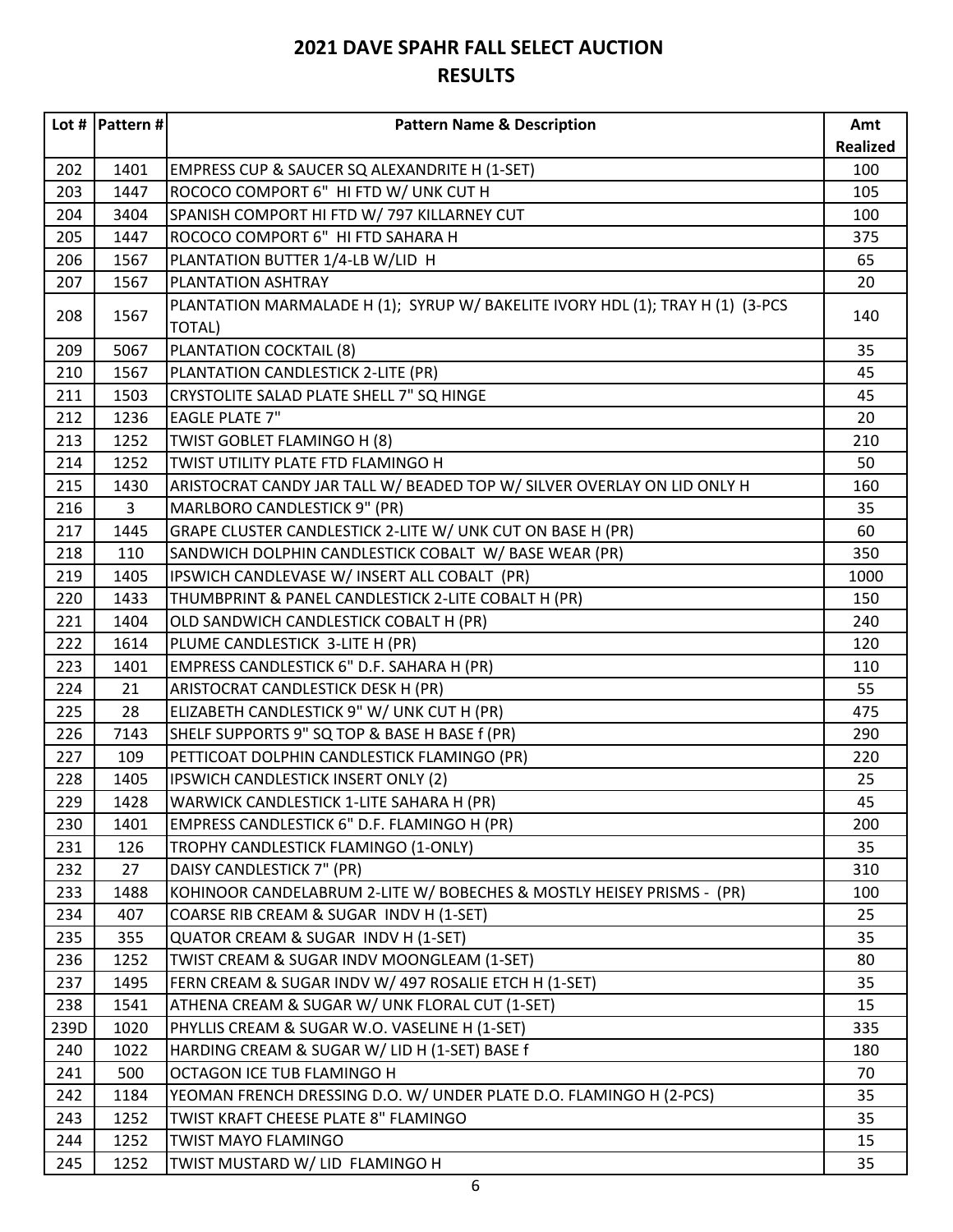|      | Lot #   Pattern # $ $ | <b>Pattern Name &amp; Description</b>                                                                                                     | Amt             |
|------|-----------------------|-------------------------------------------------------------------------------------------------------------------------------------------|-----------------|
|      |                       |                                                                                                                                           | <b>Realized</b> |
| 246  | 1252                  | TWIST NAPPY 8" FLAMINGO H (1); NAPPY 4" FLAMINGO H (6) (7-PCS TOTAL)                                                                      | 40              |
| 247  | 1246                  | ACORN & LEAVES PLATE 10 1/2" FLAMINGO (3)                                                                                                 | 110             |
| 248  | 352                   | FLAT PANEL CANDY/ICE CREAM TRAY 8" X 12" FLAMINGO H f                                                                                     | 375             |
| 249  | 3362                  | CHARTER OAK GOBLET FLAMINGO (2); SHERBET FLAMINGO (3) (5-PCS TOTAL)                                                                       | 45              |
| 250  | 1170                  | PLEAT & PANEL SHERBET LOW FLAMINGO (5)                                                                                                    | 20              |
| 251  | 1170                  | PLEAT & PANEL GRAPEFRUIT FLAMINGO H (8)                                                                                                   | 50              |
| 252  | 406                   | COARSE RIB PLATE 7 1/4" FLAMINGO H (20)                                                                                                   | 15              |
| 253  | 4225                  | COBEL COCKTAIL SHAKER 2-QT W/ 129 LGE HORSEHEAD STOPPER W/ 462 FOX CHASE ETCH                                                             | 260             |
| 254  | 4054                  | CORONATION COCKTAIL SHAKER 1-QT W/ 462 FOX CHASE ETCH                                                                                     | 200             |
| 255  | 4225                  | COBEL COCKTAIL SHAKER 1-QT W/ 118 ROOSTER HEAD STOPPER W/ 462 FOX CHASE ETCH                                                              | 130             |
| 256  | 4225                  | COBEL VASE 9" MADE FROM 2-QT COCKTAIL SHAKER W/ 462 FOX CHASE ETCH                                                                        | 200             |
| 257  | 4002                  | AQUA CALIENTE COCKTAIL W/ 462 FOX CHASE ETCH (6)                                                                                          | 50              |
| 258  | 2401                  | OAKWOOD OLD FASHION W/ 462 FOX CHASE ETCH (4)                                                                                             | 130             |
| 259  | 2052                  | GREAT SCOTT BAR 1 1/2-OZ W/ 462 FOX CHASE ETCH (4)                                                                                        | 130             |
| 260  | 4163                  | WHALEY TANKARD 108-OZ W/ 462 FOX CHASE ETCH                                                                                               | 350             |
| 261  | 2401                  | OAKWOOD SODA W/ SHAM 7-OZ W/ 462 FOX CHASE ETCH (5)                                                                                       | 80              |
| 262  | 3397                  | GASCONY DECANTER W/ 462 FOX CHASE ETCH                                                                                                    | 120             |
| 263  | 3397                  | GASCONY SODA FTD 14-OZ W/ 462 FOX CHASE ETCH (4)                                                                                          | 160             |
| 264  | 3397                  | GASCONY WINE W/ 462 FOX CHASE ETCH (4)                                                                                                    | 65              |
| 265  | 4163                  | WHALEY MUG 16-OZ COBALT HDL W/ 462 FOX CHASE ETCH H                                                                                       | 600             |
| 266  | 2405                  | SODA 14-OZ W/ 462 FOX CHASE ETCH (4)                                                                                                      | 130             |
| 267  | 3405                  | ALIBI COCKTAIL W/ 462 FOX CHASE ETCH (4)                                                                                                  | 60              |
| 268  | 603                   | SODA 12-OZ W/ 462 FOX CHASE ETCH H (4)                                                                                                    | 10              |
| 269  | 3417                  | ADKINS BITTERS BOTTLE W/ 462 FOX CHASE ETCH                                                                                               | 180             |
| 270  | 1115                  | BRADBURY BITTERS BOTTLE W/ 462 FOX CHASE ETCH                                                                                             | 160             |
| 271  | 4027                  | CHRISTOS DECANTER W/ 462 FOX CHASE ETCH                                                                                                   | 375             |
| 272  | 4035                  | BETHEL DECANTER W/ 462 FOX CHASE ETCH                                                                                                     | 350             |
| 273  | 3304                  | UNIVERSAL GOBLET W/ 462 FOX CHASE ETCH                                                                                                    | 65              |
| 274  | 3304                  | UNIVERSAL WINE W/ 462 FOX CHASE ETCH (2)                                                                                                  | 50              |
| 275  | 3304                  | UNIVERSAL CLARET W/ 462 FOX CHASE ETCH (4)                                                                                                | 40              |
| 276  | 3308                  | BOB WHITE GOBLET W/ 462 FOX CHASE ETCH (4)                                                                                                | 130             |
| 277  | 1401                  | EMPRESS ICE BUCKET D.F. W/ TONGS W/ 462 FOX CHASE ETCH                                                                                    | 130             |
| 278  | 4163                  | WHALEY PRETZEL JAR W/ LID W/ 462 FOX CHASE ETCH H                                                                                         | 825             |
| 279  | 2401                  | OAKWOOD SODA 12-OZ W/ 462 FOX CHASE ETCH (4)                                                                                              | 110             |
| 280  | 1401                  | EMPRESS HORS D'OEUVRE PLATE 13" W/ 462 FOX CHASE ETCH H                                                                                   | 210             |
| 281  | 1401                  | EMPRESS PLATE SQ 8" W/ 462 FOX CHASE ETCH ON TOP H (1); 1509 QUEEN ANN PLATE SQ<br>8" W/ 462 FOX CHASE ETCH ON BOTTOM H (5) (6-PCS TOTAL) | 110             |
| 282  | 4033                  | MALONEY BAR BOTTLE W/ 462 FOX CHASE ETCH                                                                                                  | 295             |
| 283  | 2401                  | OAKWOOD SODA W/ SHAM 12-OZ W/ 462 FOX CHASE ETCH (4)                                                                                      | 70              |
| 284  | 4163                  | WHALEY MUG 16-OZ W/ 462 FOX CHASE ETCH H (4)                                                                                              | 250             |
| 285  | 1503                  | CRYSTOLITE HURRICANE LAMP W/300 SHADE W/462 FOX CHASE ETCH (PR)                                                                           | 1250            |
| 286  | 1519                  | WAVERLY CREAM & SUGAR INDV W/ TRAY ALL W/ 507 ORCHID ETCH (3-PC SET)                                                                      | 40              |
| 287D | 1540                  | LARIAT BASKET 10" BOTTOM LOOP W/ 507 ORCHID ETCH                                                                                          | 195             |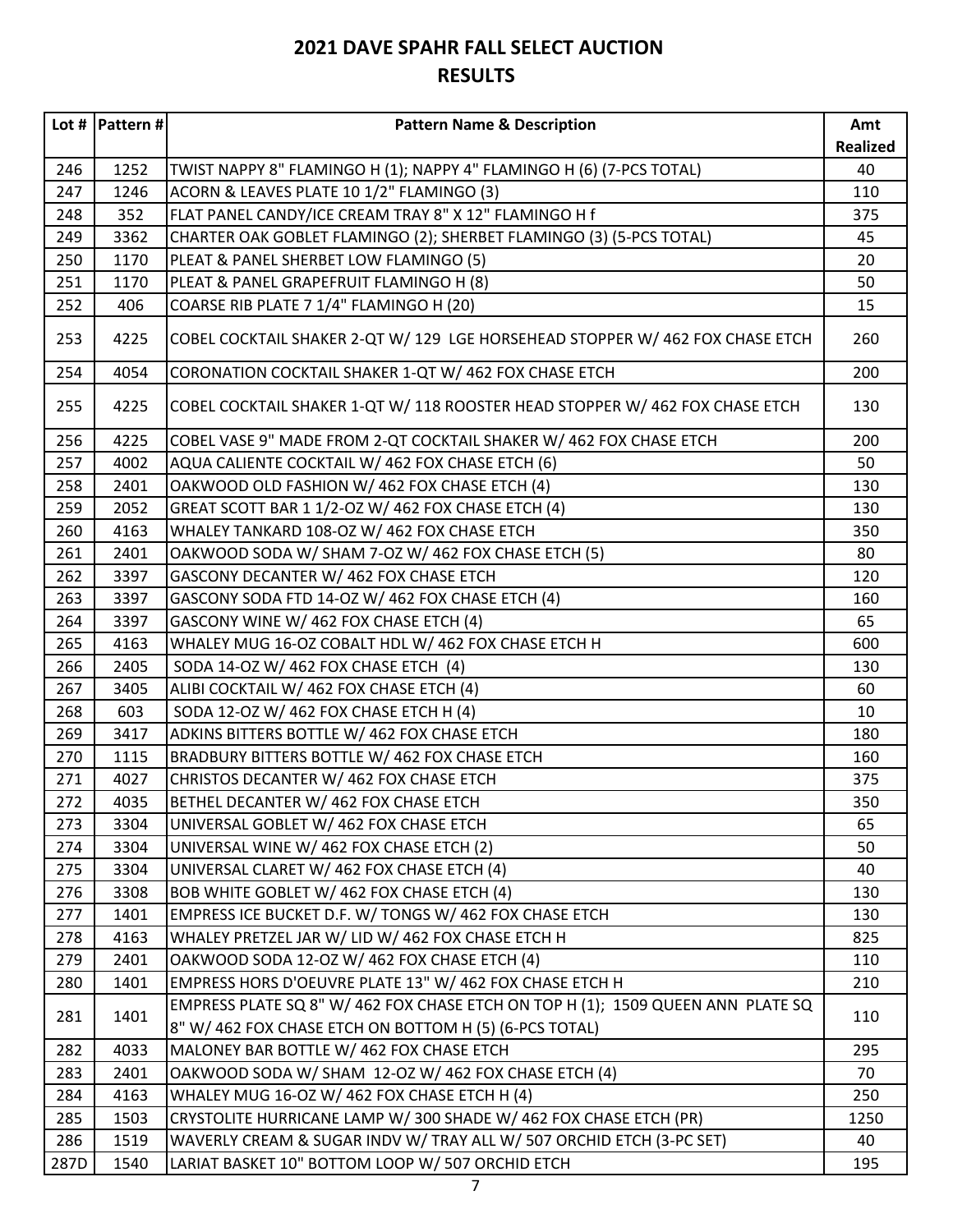|      | Lot #   Pattern # $ $ | <b>Pattern Name &amp; Description</b>                                                            | Amt             |
|------|-----------------------|--------------------------------------------------------------------------------------------------|-----------------|
|      |                       |                                                                                                  | <b>Realized</b> |
| 288  | 1519                  | WAVERLY FLORAL BOWL FTD 11 1/2" W/ 507 ORCHID ETCH                                               | 40              |
| 289  | 1519                  | WAVERLY EPERGNETTE DEEP W/ 507 ORCHID ETCH H                                                     | 170             |
| 290  | 2351                  | NEWTON SODA 6-OZ W/ORCHID ETCH                                                                   | 35              |
| 291  | 1519                  | WAVERLY CANDY TALL FTD W/ LID W/ SEAHORSE HDLS W/ 507 ORCHID ETCH H                              | 50              |
| 292  | 4225                  | COBEL COCKTAIL SHAKER 1-QT W/ 507 ORCHID ETCH                                                    | 55              |
| 293  | 1519                  | WAVERLY LEMON DISH W/ LID W/ 507 ORCHID ETCH H                                                   | 65              |
| 294  | 3304                  | UNIVERSAL SHRIMP COCKTAIL W/ 507 ORCHID ETCH W/ LINER (4)                                        | 210             |
| 295  | 5025                  | TYROLEAN WINE W/ 507 ORCHID ETCH (12)                                                            | 170             |
| 296  | 1567                  | PLANTATION CUP & SAUCER W/ 516 PLANTATION IVY ETCH H (1-SET)                                     | 15              |
| 297  | 1567                  | PLANTATION SYRUP W/ DRIP CUT TOP BAKELITE AMBER HDL W/ 516 PLANTATION IVY ETCH                   | 50              |
| 298  | 1509                  | QUEEN ANN DINNER PLATE 10 1/2" W/ 503 MINUET ETCH (2)                                            | 110             |
| 299  | 3397                  | GASCONY DECANTER 1-PINT W/ 453 INCA ETCH                                                         | 65              |
|      |                       | OLD DOMINION COCKTAIL H (1); PARFAIT H (1); SODA 5-OZ (1); CHAMPAGNE (1);                        |                 |
| 300D | 3380                  | GRAPEFRUIT (1) ALL W/ MARIGOLD BOWL & 447 EMPRESS ETCH; 2351 SODA 12-OZ                          | 70              |
|      |                       | MARIGOLD (1); 1184 YEOMAN CUP MARIGOLD H (1) BOTH W/ 447 EMPRESS ETCH (7-PCS                     |                 |
|      |                       | <b>TOTAL)</b>                                                                                    |                 |
| 301  | 1506                  | PROVINCIAL MAYO LIMELIGHT H                                                                      | 75              |
| 302  | 1506                  | PROVINCIAL RELISH 4-PRT 2-HDL LIMELIGHT H                                                        | 85              |
| 303  | 1485                  | SATURN VASE 8 1/2" FLARED ZIRCON H                                                               | 425             |
| 304  | 1485                  | SATURN COCKTAIL ZIRCON                                                                           | 100             |
| 305  | 1469                  | RIDGELEIGH CANDLEVASE ZIRCON                                                                     | 120             |
| 306  | 1495                  | <b>FERN MAYO ZIRCON</b>                                                                          | 250             |
| 307D | 1519                  | WAVERLY PICKLE-OLIVE FTD ZIRCON                                                                  | 775             |
| 308  | $V-8636$              | VERLYS BY HEISEY THISTLE BOWL 8 3/4" TURQUOISE                                                   | 175             |
| 309  | V-960A                | VERLYS BY HEISEY ROSE CANDY BOX & COVER TURQUOISE                                                | 600             |
| 310  | 1503                  | CRYSTOLITE FLORAL BOWL FLARED 10" DAWN H                                                         | 75              |
| 311D | 1486                  | COLEPORT SODA 12-OZ H DAWN W/ UNK CUT                                                            | 310             |
| 312  | 1951                  | CABOCHON CANDY W/ LID DAWN H                                                                     | 130             |
| 313D | 1485                  | SATURN OIL W/ CRYSTAL STOPPER DAWN                                                               | 105             |
| 314D | 1632                  | LODESTAR CREAM & SUGAR HANDLELESS DAWN H (1-SET)                                                 | 115             |
| 315D | 1776                  | KALONYAL PUNCH BOWL FLARED H (1); BASE H (1); PUNCH CUP H (4); METAL LADLE (1) (7-<br>PCS TOTAL) | 250             |
| 316  | 1519                  | WAVERLY VASE 9 1/2" FTD - WHIMSEY - LABELED "FROM GUS HEISEY AUCTION"                            | 260             |
| 317  | 1401                  | EMPRESS VASE D.F. 9" SAHARA H                                                                    | 140             |
| 318  | $\overline{2}$        | PLAID VASE 7 1/2" TALL W/ 6" DIAMETER BASE H                                                     | 100             |
| 319  | 516/3                 | VASE 9" D.O. FLAMINGO                                                                            | 135             |
| 320  | 4216                  | <b>OCTAGON VASE 9" SAHARA</b>                                                                    | 400             |
| 321  | 1511                  | TOUJOURS FLORAL BOWL 12" 4-FTD W/ 926 GEORGE VI CUT H                                            | 340             |
| 322  | 132                   | SUNBURST FLORAL BOWL 12" OVAL H                                                                  | 50              |
| 323D | 5072                  | ROSE STEM CLARET ON BUST-OFF H (1); 5013 INSERT VASE ON BUST-OFF (1); 3408                       | 25              |
|      |                       | JAMESTOWN CHAMPAGNE ON BUST-OFF (1) (3-PCS TOTAL)                                                |                 |
| 324  | 603                   | SODA 12-OZ W/ 465 GOLF SCENE ETCH H                                                              | 60              |
| 325  | 4163                  | WHALEY BEER MUG 12-OZ W/ 460 CLUB DRINKING SCENE ETCH H                                          | 110             |
| 326  | 2401                  | OAKWOOD OLD FASHION W/ #2 TALL SAILBOAT ETCH                                                     | 50              |